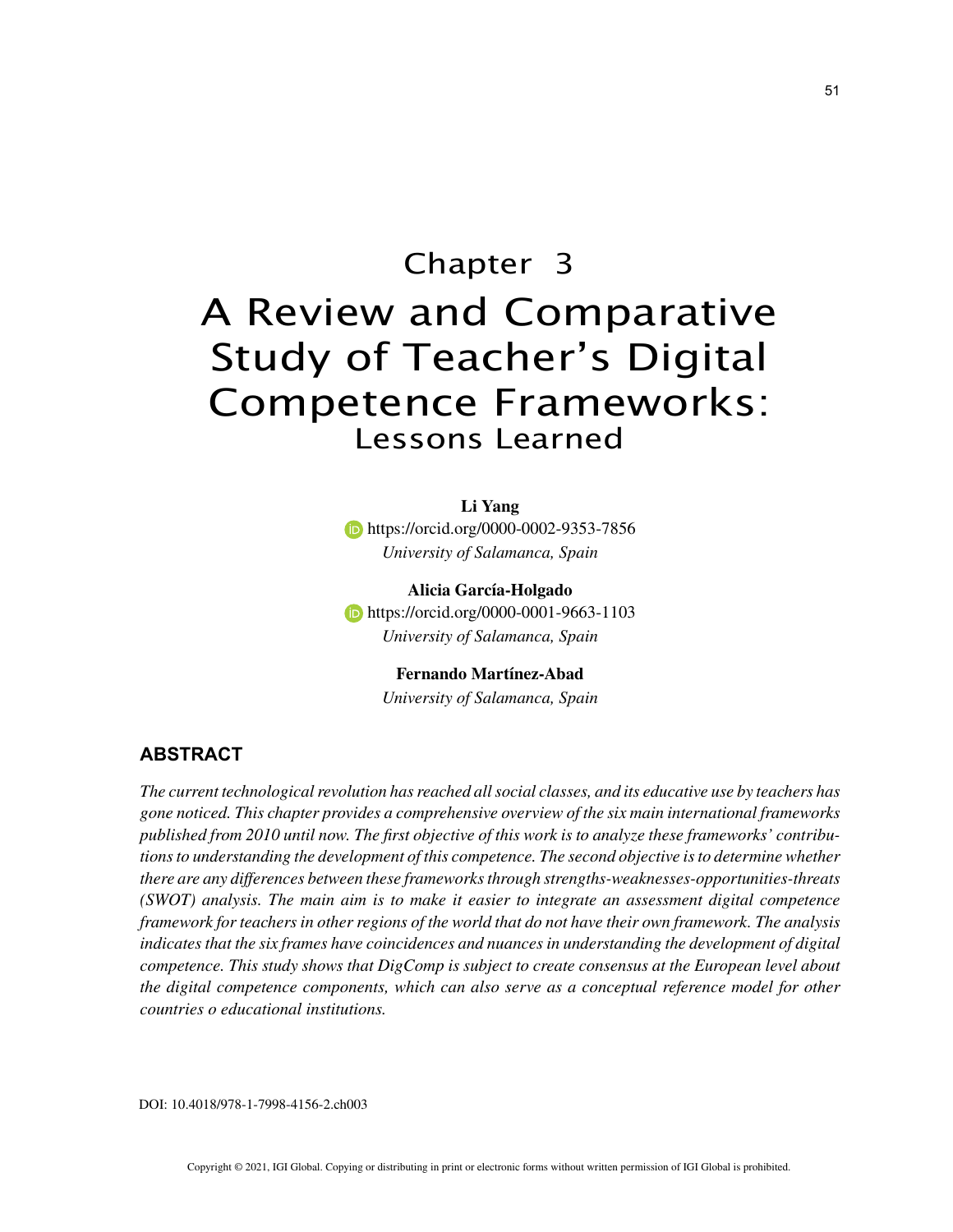### **INTRODUCTION**

"Digital competence is an evolving concept related to the development of digital technology and the political aims and expectations of citizenship in a knowledge society." (Ilomäki et al., 2016, p. 655). It is a multi-faceted developing concept that covers many areas such as media and communication, technology and literacy, and information science (European Commission, 2006):

*Digital competence involves the confident and critical use of Information Society Technology (IST) for work, leisure, and communication. It is underpinned by basic skills in ICT: the use of computers to retrieve, assess, store, produce, present, and exchange information, and to communicate and participate in collaborative networks via the Internet.*

The opportunities offered by the ICT (Information and Communication Technology) to develop knowledge, economies, and societies are also open for education. On the other hand, the social and economic goals are the focus of a country's education system, so that teachers need to be equipped with digital competence to achieve these goals (UNESCO, 2011). Therefore, "digital competence has been gradually introduced into school curricula, assessment tests, and classroom practice over the past decade" (Ottestad et al., 2014, p. 223).

According to the (European Commission, 2013), many factors influence in the definition of the competences that teachers should have at different stages of their career: the results of research and of international comparisons such as PISA (OECD, 2019) and TALIS (European Commission, 2014); international commitments such as the Bologna process of Higher Education reform or the development of Qualifications Frameworks (Keeling, 2006; Karseth, 2008; Karseth & Solbrekke, 2010); the desire to enhance the quality or effectiveness of education; other system developments, such as moves towards expressing school curricula in terms of learning outcomes or reforming the system of teacher education; demand from parents or other stakeholders for greater accountability in education systems. In fact, teacher's digital competence is complex in other occupations and among average citizens, which requires an awareness of this complexity, and how teachers carry out and experience the pedagogical use of ICT often depends on their digital competence (Krumsvik, 2014; Hernández-Ramos et. al, 2014).

Nowadays, digital competence is the fifth basic competence in all subjects at all levels, as well as in the new teacher education curriculum in a lot of countries (Krumsvik, 2014). However, "many educators in the field believe that teachers are not adequately prepared to use technology for instruction" (Elstad & Christophersen, 2017, p. 1) and "a key challenge for institutions educating young adults who seem technologically competent but at the same time might have a narrow knowledge and set of skills connected to specific platforms (e.g., social networks) and technology (e.g., mobile phones)" (Biggins et al., 2016, p. 47). Therefore, there is a need to develop theoretical foundations and models for a more in-depth understanding of digital competence in teacher education (Krumsvik, 2014). Meanwhile, various digital competence frameworks for educators give the aims to detail how digital technologies can enhance and innovate education and training.

In China, because of the widespread use of technology in education in the past five years, in 2018 the Ministry of Education launched the Action Plan for the Computerization of Education 2.0 (Ministry of Education of People's Republic of China, 2018). This plan aims to accelerate the modernization of education and the construction of educational power, as well as promote the development of the computerization of education in the new era and cultivate a new development engine driven by innovation.